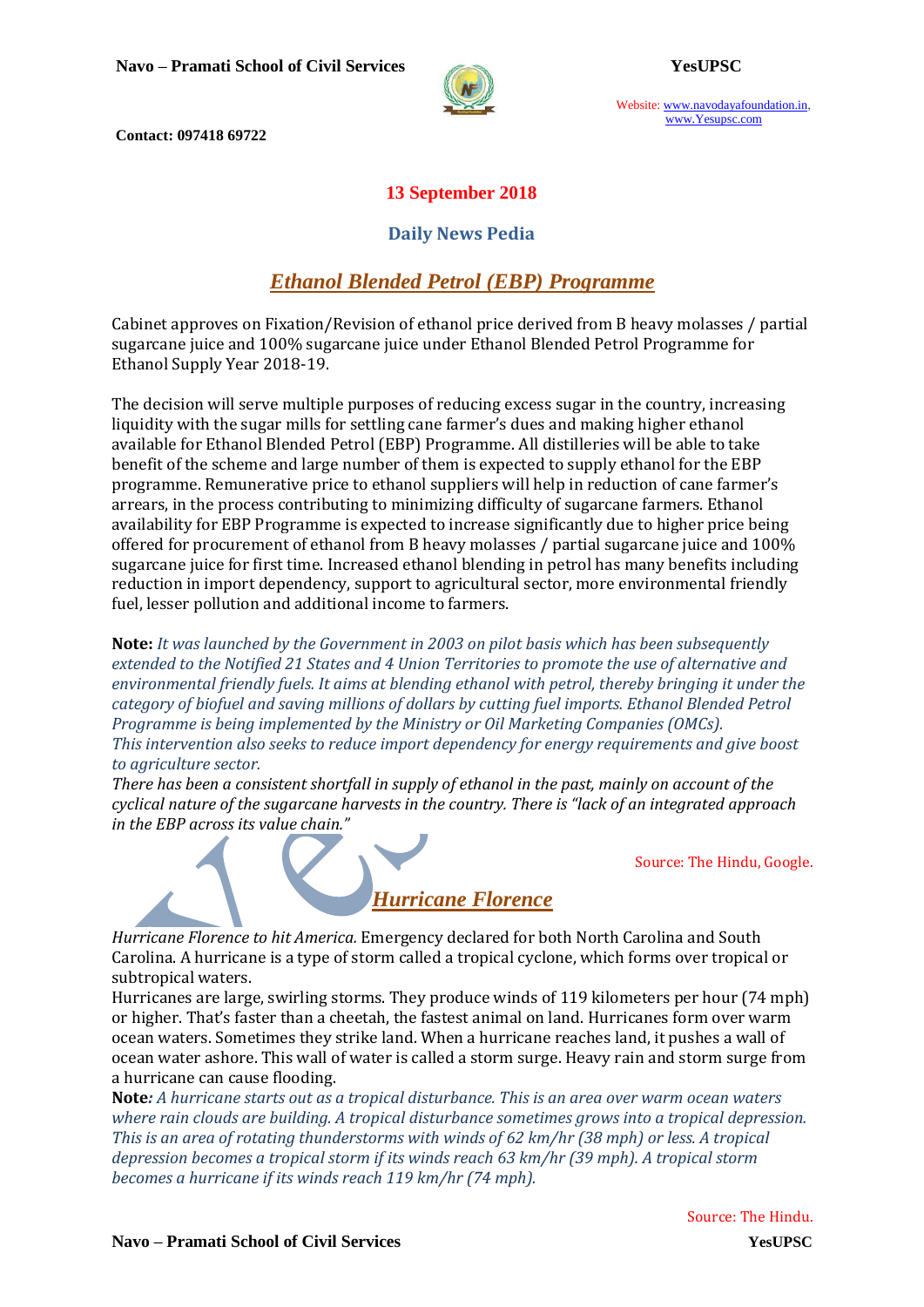# *U.S. threatens sanctions on ICC*

U.S has threatened to prosecute International Criminal Court (ICC) officials if Americans are charged with war crimes committed in Afghanistan.

Hague-based court's response – As a court of law, will continue to do its work undeterred, in accordance with those principles and the overarching idea of the rule of law.

**Note:** *The Hague-based ICC was set up in 2002 with a jurisdiction to investigate and prosecute the world's worst crimes, including genocide, war crimes and crimes against humanity. The court, however, does not have the capacity to arrest suspects and depends on member states for their cooperation. The United States has not signed up to the court and in 2002, its Congress passed a law enabling Washington to invade the Netherlands to liberate any U.S. citizen held by the court.* Source: The Hindu.

# *Mediterranean Black Carbon may be polluting Himalayas*

Wadia Institute of Himalayan Geology (WIHG) has studied the impact of black carbon on Himalayas recently.

The study revealed that black carbon coming from Mediterranean countries during the western disturbance may be one of the factors in diminishing snowfall in the region.

#### Black Carbon

It is formed through the incomplete combustion of fossil fuels, Bio-fuel etc. It has an adverse effect on human health and decreases the Earth's ability to reflect the warming rays of the Sun.

Western disturbance: It is an extra tropical storm originating from the Mediterranean region that brings sudden winter rain to the northwestern parts of the Indian subcontinent.

*Study:* Data of carbon concentration between January to December 2016 has been taken from Gangotri glacier valley shows high even in winter months. In the month of January and February, there is no human intervention and absence of local factor in this region due to cold, but the study shows, during this time, data of carbon concentration is 4th and 5th highest in 12 months. This shows that black carbon aerosols were being transported during Western Disturbances and wind projections.

**Note:** *Aerosols like black carbon have been recognized as the second most important anthropogenic agent for climate change. The primary factor for adverse health effects is air pollution. Decreased snow covers area in the region, resulting in lowered albedo which enhances warming in the region. Decreased snow has also led to disappearance of valuable medical herbs in the region.*

Source: The Hindu.

## *[Criminal cases against Law makers](https://indianexpress.com/article/india/pending-cases-supreme-court-asks-19-states-to-list-criminal-cases-against-lawmakers-5353442/)*

Supreme Court asked 19 states to furnish information about criminal cases pending against MP and MLAs. The petition was filed in Supreme Court, for speedy trial and life time ban on convicted politician in criminal cases.

Objective is to decriminalize politics.

Certain provisions of the Representation of People (RP) Act, bar convicted politicians from contesting elections for six years after serving jail term

#### **Navo – Pramati School of Civil Services YesUPSC**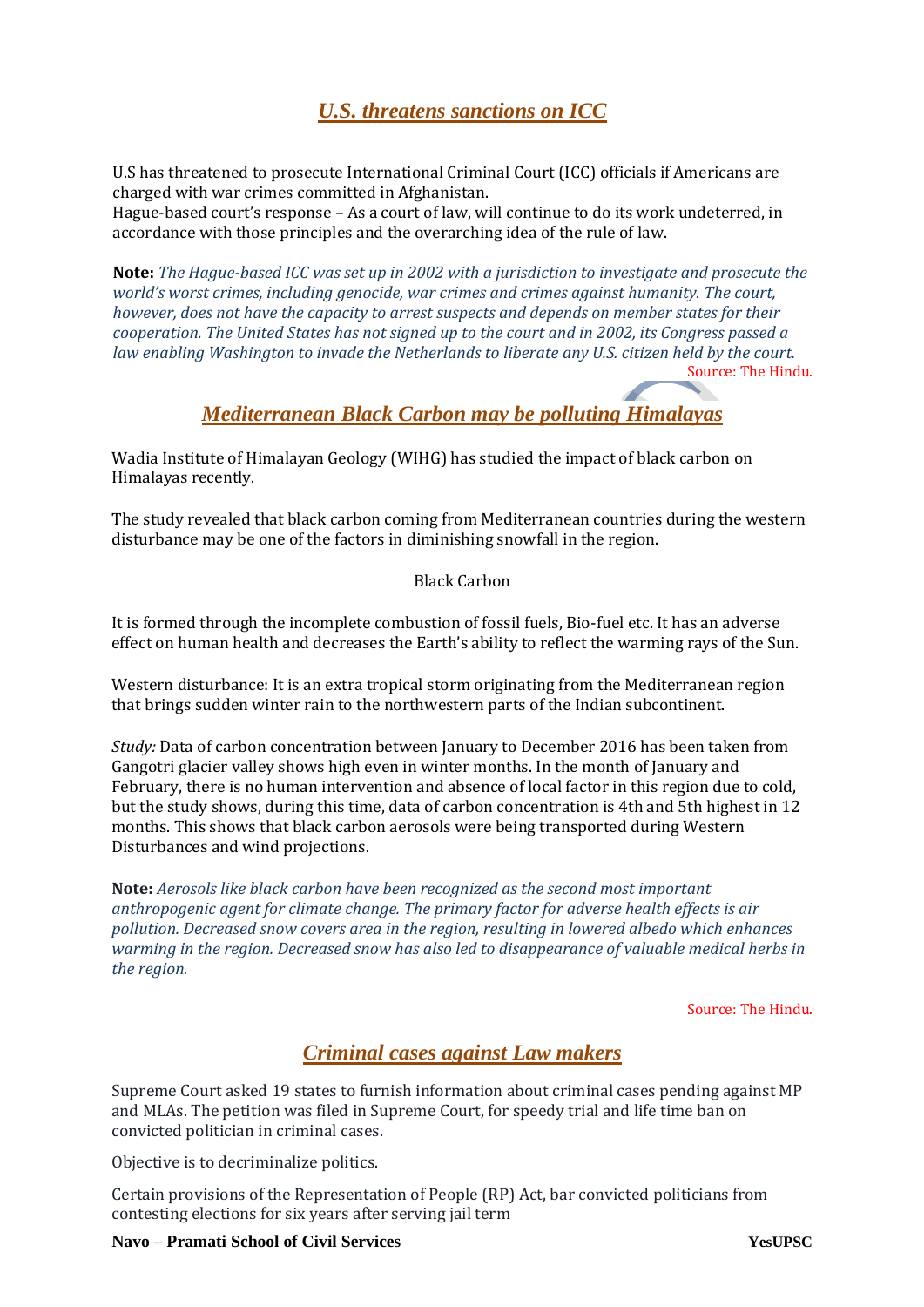Special court**:** According to center affidavit 11 states, and union territory of Delhi have designated special court to prosecute elected politicians in criminal case

Pending cases**:** The Centre informed the Supreme Court that 1097 criminal cases are pending before 12 special courts against members of parliament and members of State legislatures in 11 states and a Union Territory.

**Note:** *Election Commission of India (ECI) and the Law Commission favouring lifetime disqualification of politicians convicted in criminal cases.*

Source: The Hindu.

### *Cabinet clears new procurement policy*

The Centre has announced a Rs. 15,053 crore scheme to ensure that farmers growing oilseeds, pulses and copra actually get the minimum support prices (MSP) they are promised for their crops every year.

*Current status of MSP and Government procurement*

- About one-third of the harvest of the two major food grains, rice and wheat, are procured by the Centre at the MSP for sale in ration shops.
- However, most of the 21 other crops are sold at market prices, often below the MSP, as the government's procurement operations are temporary.
- Over the last two years, the government has increased the procurement of pulses and oilseeds at MSP under the Price Support Scheme.

Source: The Hindu.



**Section 377: Drawing a curtain on the past**

**In striking down Section 377, the Supreme Court has recognized the Constitution's** 

#### **extraordinary transformative power**

In a rousing address to the Constituent Assembly on November 25, 1949, Dr. B.R. Ambedkar laid out his transformative vision for the Constitution. The document, he said, ought to serve as a lodestar in the Endeavour to make India not merely a political but also a social democracy. He saw liberty, equality and fraternity as principles of life, as a collective "union of trinity". "To divorce one from the other," he said, "is to defeat the very purpose of democracy." Now, 71 years after Independence, these values that Ambedkar saw as integral to India's republic, find new meaning in a remarkable judgment of the Supreme Court in *Navtej Singh Johar v. Union of India*. Not only has the court struck down the wretchedly wicked Section 377 of the Indian Penal Code, insofar as it criminalizes homosexuality, but it has also recognized the Constitution's enormous and extraordinary transformative power. In doing so, the court has provided us with a deep expression of democratic hope. And perhaps we can finally believe, as Nehru said, in his famous midnight speech, that "the past is over, and it is the future that beckons to us now".

#### **Macaulay's shadow**

Plainly read, Section 377 punishes with imprisonment for life or for a term of up to 10 years any person who voluntarily has "carnal intercourse against the order of nature with any man, woman or animal". Over the years, the term, "against the order of nature", has been used to persecute members of the LGBTQ community, treating any non-procreative sexual act by them as acts of crime. Thomas Macaulay, the law's drafter, despised the idea of even a debate on the legislation's language. "We are unwilling to insert, either in the text,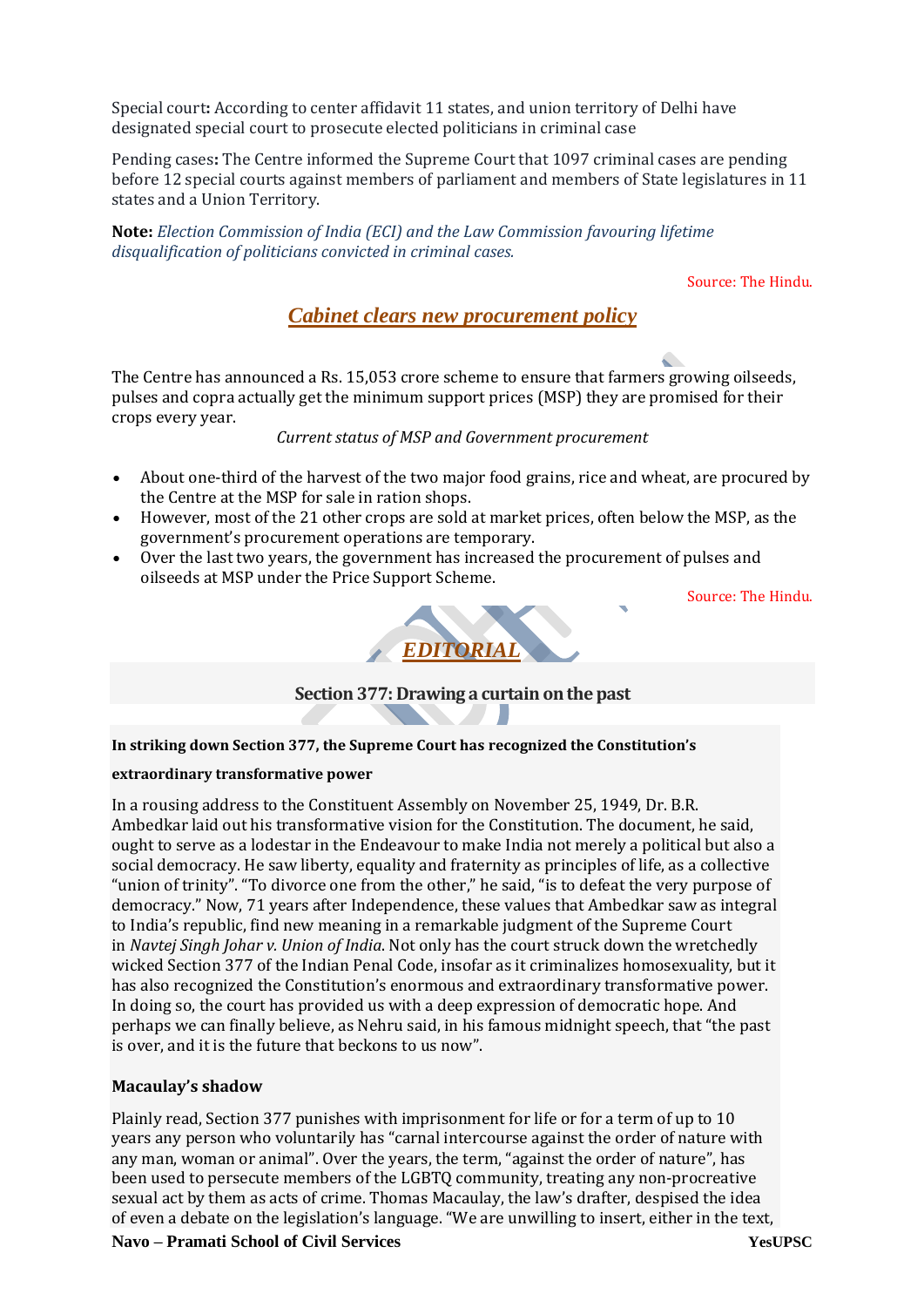or in the notes, anything which could give rise to public discussion on this revolting subject," he wrote in his chapter on "unnatural offences". "…We are decidedly of the opinion that the injury which would be done to the morals of the community by such discussion would far more than compensate for any benefits which might be derived from legislative measures framed with the greatest precision."

Like many other colonial-era laws, therefore, Section 377 was inserted with a view to upholding a distinctly Victorian notion of public morality. But post-Independence, the law remained on the books, as an edict that the Indian state saw as intrinsic to the enforcement of its own societal mores. The criminal law, the government believed, was a legitimate vehicle through which it could impose and entrench in society its own ideas of what constituted a good life. Societal morality, to it, trumped constitutional guarantees of equality and liberty.

#### **Long road to freedom**

In July 2009, however, the Delhi High Court, in a judgment delivered by a bench comprising Chief Justice A.P. Shah and Justice S. Muralidhar, rejected this vision, and declared Section 377, insofar as it criminalized homosexuality, unconstitutional. In the court's belief, the law was patently discriminatory. It offended not only a slew of explicitly guaranteed fundamental rights — in this case, Articles 14, 15, 19 and  $21$  — but also what the judgment described as "constitutional morality". "Moral indignation, howsoever strong, is not a valid basis for overriding individual's fundamental rights of dignity and privacy," the court wrote. "In our scheme of things, constitutional morality must outweigh the argument of public morality, even if it be the majoritarian view."

At the time this was a grand statement to make. Indeed, barely four years later, the Supreme Court reversed the findings in *Naz*, and rendered the judgment's radical vision nugatory. In a shattering verdict, the court, in *Suresh Kumar Koushal*, once again declared homosexuality an offence. LGTBQ persons, to the court, constituted only a "miniscule minority", and they enjoyed, in the court's belief, neither a right to be treated as equals nor a right to ethical independence, a freedom to decide for themselves how they wanted to lead their lives.

But now, in *Navtej Singh Johar*, the court has restored both the quotidian and the outstanding glories of the judgment in *Naz*. Unexceptionally, Section 377, it has found, infringes the guarantee of equality in Article 14, the promise against discrimination in Article 15, the right to free expression contained in Article 19, and the pledges of human dignity and privacy inherent in Article 21. But, perhaps, more critically, the court has taken inspiration from *Naz* in bringing to the heart of constitutional interpretation a theory that seeks to find how best to understand what equal moral status in society really demands, a theory that engages profoundly with India's social and political history.

#### **Interpreting the Constitution**

The question of how to interpret a constitution, any constitution, is an age-old one. The Indian Constitution couches its guarantee of fundamental rights in abstract terms. For instance, the Constitution doesn't expressly tell us what equality, in Article 14, means. Does it mean merely a formal equality, or does it promise a more substantive equality, demanding the state's proactive participation?

**Navo – Pramati School of Civil Services YesUPSC** Until now, in the absence of a coherent theory of interpretation, judges have vacillated in answering such questions. But the four separate opinions in *Navtej Singh Johar*, written respectively by Chief Justice of India Dipak Misra and Justices R.F. Nariman, D.Y. Chandrachud and Indu Malhotra, collectively espouse an interpretive model that gives to India's history its full consideration. The Constitution "was burdened with the challenge of 'drawing a curtain on the past' of social inequality and prejudices," Justice Chandrachud wrote, invoking Professor Uday Mehta. The document, therefore, was an "attempt to reverse the socializing of prejudice, discrimination and power hegemony in a disjointed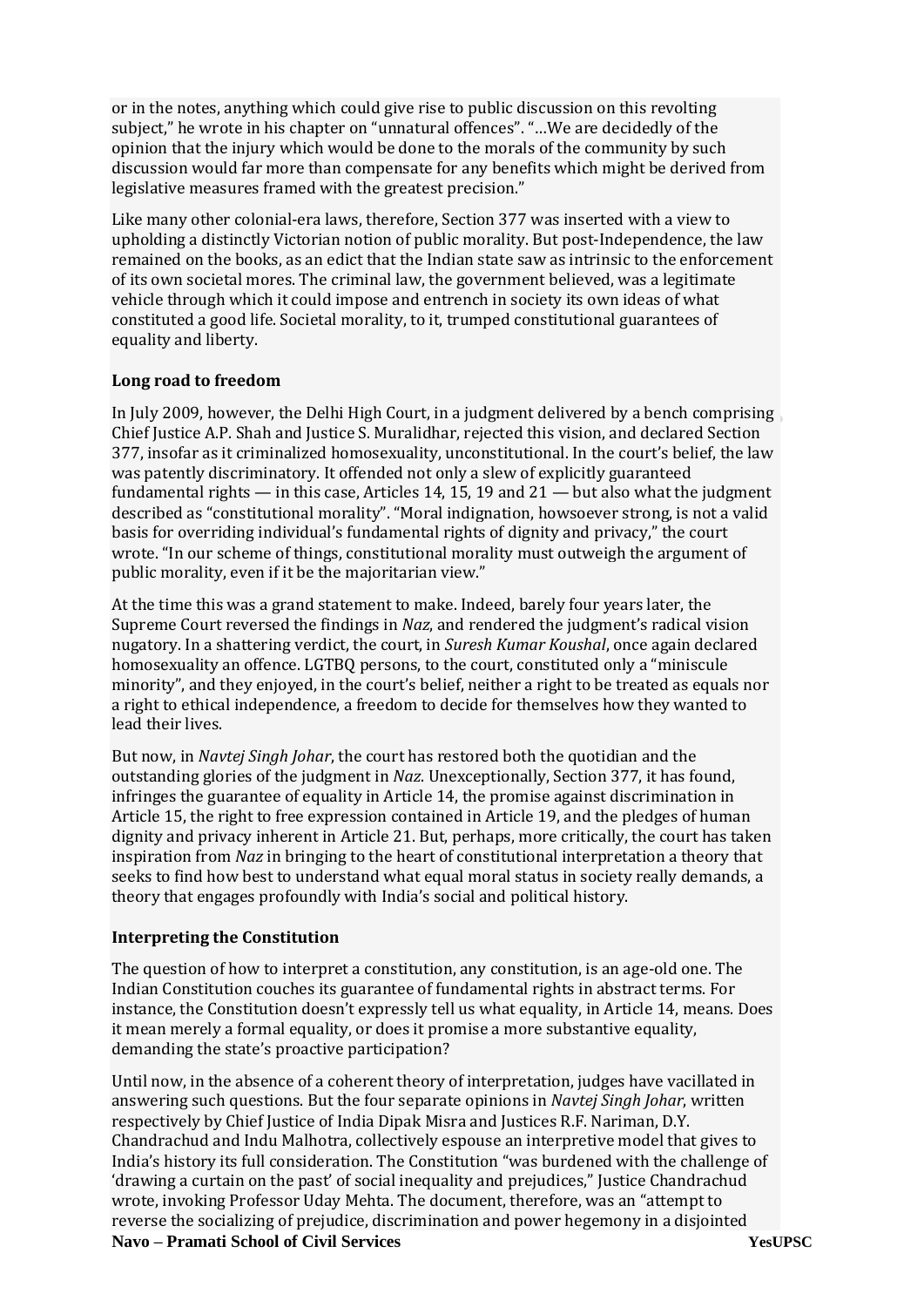society." Or, as Chief Justice Misra put it: "The adoption of the Constitution was, in a way, an instrument or agency for achieving constitutional morality and [a] means to discourage the prevalent social morality at that time. A country or a society which embraces constitutional morality has at its core the well-founded idea of inclusiveness." The idea, therefore, is, similar to what the South African courts have held, to eliminate all forms of discrimination from the social structure, and to usher society from degrading practices of the past into an egalitarian future.

There is a danger, many believe, that this theory of interpretation could allow judges to turn into philosopher-kings, allowing them to impose their moral convictions on society. But, as Ronald Dworkin has observed, a strategy of interpretation which partakes a consideration of both text and history is really a "strategy for lawyers and judges acting in good faith, which is all any interpretive strategy can be".

Future disputes will certainly have to be guided by the court's general rule prescribed in *Navtej Singh Johar*. The court has already reserved its judgment in a number of cases that will tell us how it intends on applying this theory. Its decision in cases concerning the entry of women into the Sabarimala temple, on the practice of female genital mutilation of minor girls in the Dawoodi Bohra community, on the validity of the Indian Penal Code's adultery law, will all prove telling. Yet, much like the challenge to Section 377, the issues at the core of these cases are scarcely controversial as a matter of pure constitutional interpretation. Ultimately, therefore, the true value of *Navtej Singh Johar* will only be seen when the court sees this theory as integral to its ability to judge clashes between the naked power of the state and personal liberty, to cases such as the challenge to the Aadhaar programme, which seek to reverse the transformation that the Constitution brings. There too, as Chief Justice Misra has written, the court must be "guided by the conception of constitutional morality".



**Q: SAARC countries have a shared history and have close socio cultural & linguistic linkages. Explain.**

# *PRELIMS QUESTIONS*

## **1. Consider the following statements regarding ICC**

- a. ICC is an independent organization functioning under the UN.
- b. The court has automatic jurisdiction only for crimes committed on the territory of a state which has ratified the treaty; or by a citizen of such a state; or when the United Nations Security Council refers a case to it.
- c. India has neither signed nor ratified the Rome Statute on the International Criminal Court (ICC).

Which of the above statements are not true?

- a. 1 only.
- b. 2 only.
- c. 3 only.
- d. None of the above.

### **Answer: A**

Explanation: ICC is the first permanent court set up to try individuals for genocide, war crimes and other major human rights violations. The Rome Statute of the International Criminal Court was established in 1998, and the treaty entered into force on July 1, 2002. US opposed the creation of the ICC, fearing it would be used for politically